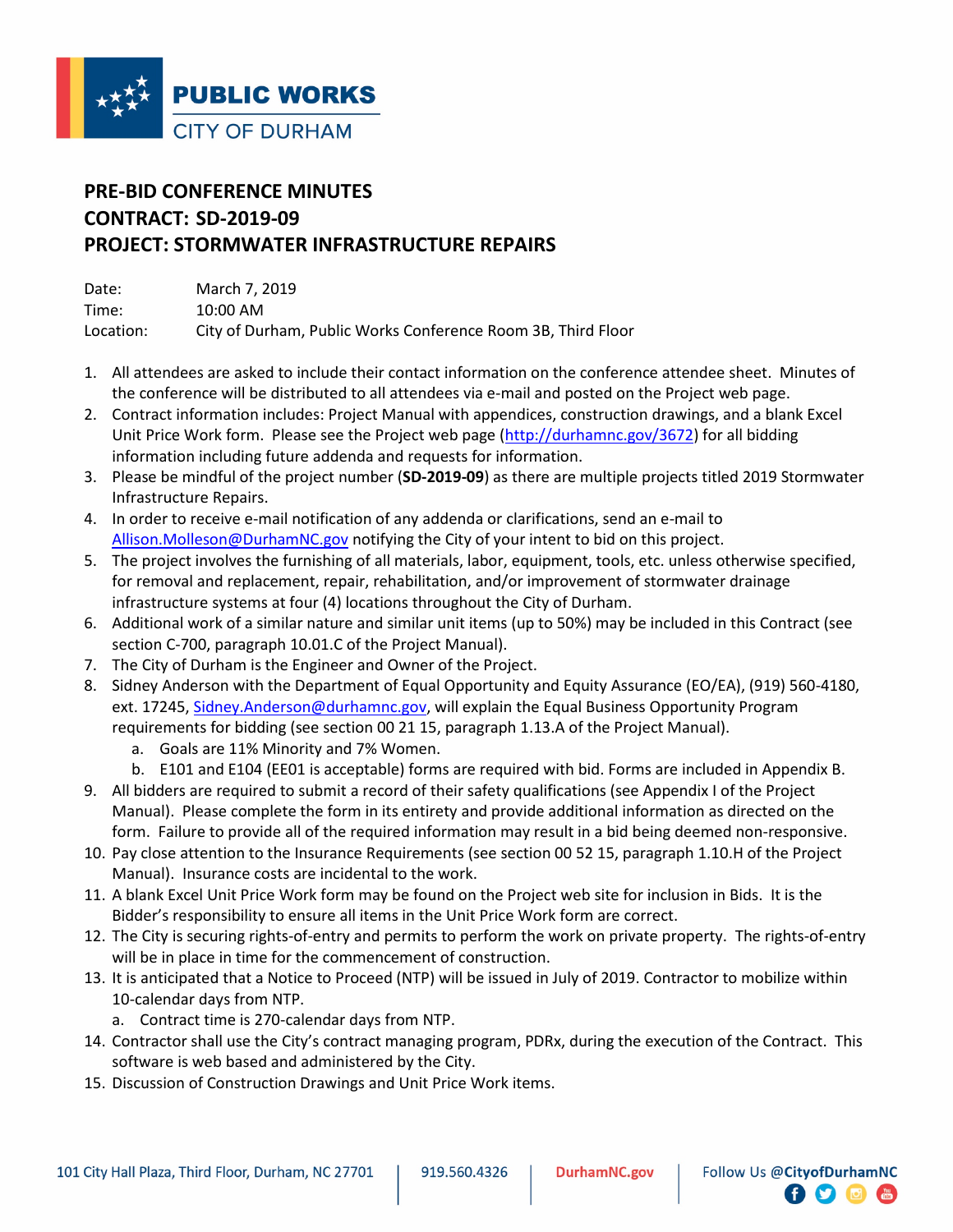- a. No survey was performed for the projects. The Construction Drawings are based on the information from City's Geographic Information System Database, GoMaps 4.0 [\(http://maps2.roktech.net/durhamnc\\_gomaps4\)](http://maps2.roktech.net/durhamnc_gomaps4).
- b. Sheet No.1, Cover Sheet: None.
- c. Sheet No.2, General and Project Notes: New notes for "Stabilization Requirements" and "Native Grass Seeding and Mulching".
- d. Sheet No.3, Project Sites Map: Details for "Remove and Replacement of Existing Granite Curb", which is applicable for Park Avenue and Gilbert Street. Please note that the concrete gutter to replace existing brick gutter is included in cost of the granite curb reset.
- e. Sheet No. 4 and 5, Faucette Avenue and Amberley Drive Pipe Replacement:
	- i. Line item 10, Drainage Ditch Excavation: See Berm "V" ditch detail on Sheet 4
	- ii. Line item 4, Pipe Removal: Intended for pipe removal when a new pipe is NOT placed back in the same trench (NCDOT section 340).
	- iii. Line item 35, Masonry Drainage Structures: A drainage structure (catch basin, manhole, etc) exceeding a height of 5.0 feet will be measured and paid in linear feet for the portion of the drainage structure exceeding a height of 5.0 feet (NCDOT section 840). Example, Faucette Avenue drainage manhole MH1 (10.2 ft deep) will be paid as one (1)/each of manhole (line item 27) and 5.2 LF of masonry drainage structure.
- f. Sheet No. 6 and 7, Park Avenue (1105) Pipe Rerouting:
	- i. Line item 57, 48-inch Fence reset: Fence should be located beside the pipe, not over top. A single gate will be installed where fence crosses over pipe (line item 58).
- g. Sheet No. 8 and 9, Gilbert Street (1201) Stormwater Improvements:
	- i. Line item 36, Pipe Collar: To be installed where minimum clearance from water/sewer line cannot be met. Necessary for pipe P-6. See P-6 Pipe Collar Detail on sheet 9.
	- ii. Line item 44, Elliptical Pipe: Elliptical pipe is necessary to meet minimum water/sewer clearance, and meet the correct discharge elevation.
	- iii. Line item 48-50, Water Tight Joints: The entire system should be installed with water tight joints (example O-rings) and certified to 10 PSI.
	- iv. Line item 51, 6-inch Water Line (DIP): To repair the 6" water line adjacent to pipes P-5 and P-6 should the engineer or inspector find damage if uncovered.
- h. Sheet No. 10, Manford Drive Sites Map:
	- i. Line item 54, Mobilization (Manford Drive): This is one location. Only one mobilization will be paid. There are 4 separate projects with 3 homeowners paying 20% of the construction cost on their property.
	- ii. Some elevation surveying was completed, but no utilities or locations of structures were verified.
	- iii. Geotextile lining for rip-rap not necessary in stream bed, only on channel sides.
	- iv. PDAP projects, so splitting quantities by property is crucial because the homeowner will pay 20% of the cost.
- i. Sheet No. 11: Manford Drive (3607) Driveway Pipe Replacement:
	- v. Line item 11, Stream Channel Excavation: The channels do need some excavation. See Channel detail on this sheet. The side of the channel near the road can be left alone, but the channel bottom will need to match the elevation of the pipe invert and be 5' wide. Sheet No. 12: Manford Drive (3611) Driveway Pipe Replacement: None
- j. Sheet No. 13: Manford Drive (3615) Driveway Pipe Replacement: None
- k. Sheet No. 14: Manford Drive (3617) Driveway Pipe Replacement:
	- i. Line item 11, Stream Channel Excavation: Both banks of this channel should have a slope of 2H:1V. See Channel Detail this sheet.

**日り回信**